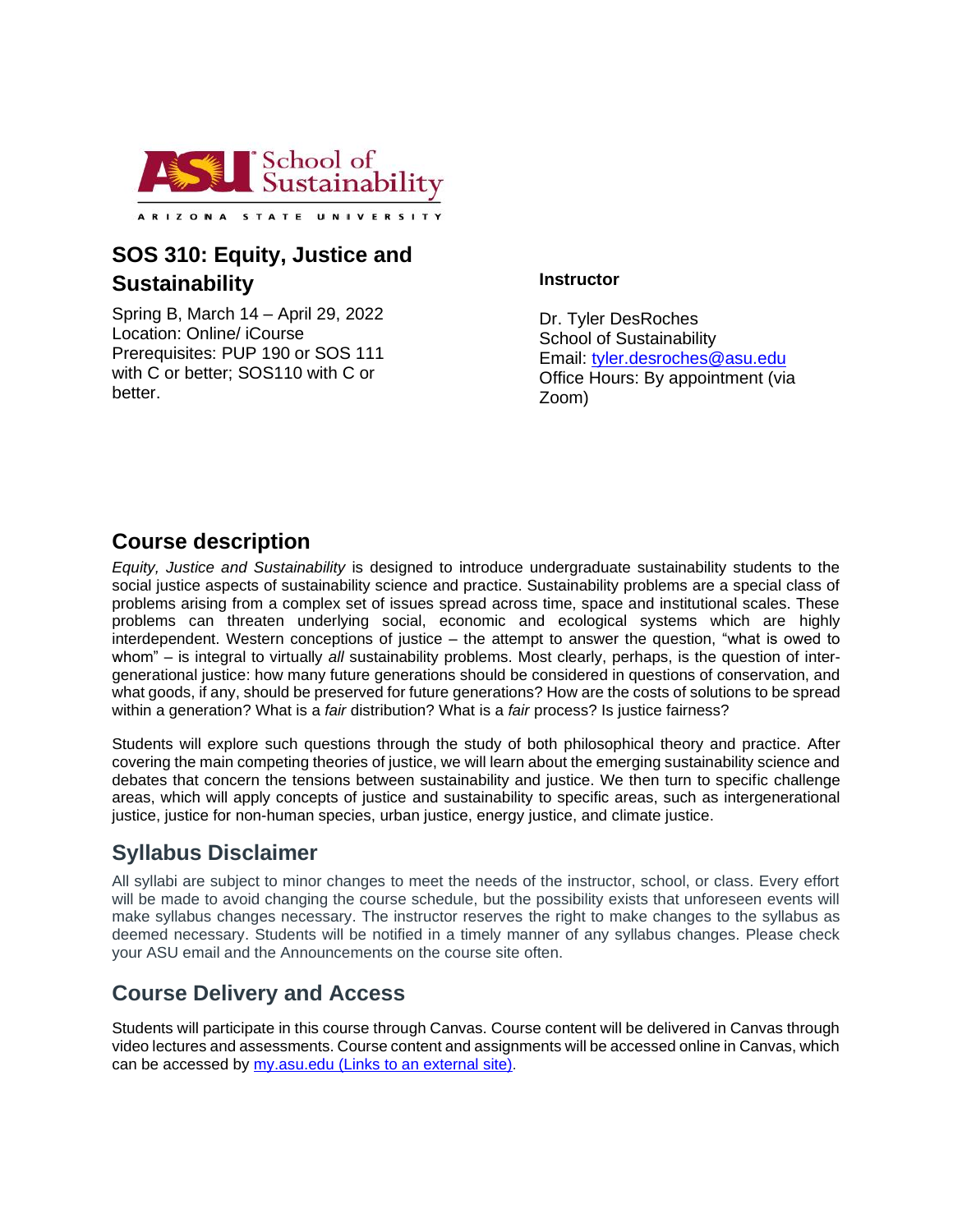## **Help**

For technical support, use the Help icon in the black global navigation menu in your Canvas course or call the ASU Help Desk at +1-(855) 278-5080. Representatives are available to assist you 24 hours a day, 7 days a week.

### **Communicating with the Instructor**

The instructor can be contacted via email or Canvas. Private Zoom appointments will be made on a caseby-case basis.

## **Submitting Assignments**

All time frames used in class follow Arizona Mountain Standard Time (MST). Arizona does not observe daylight saving time (DST) from March through November; therefore, the time in Arizona will not align with other places that are on MST for half the year. Use a [Time Converter](http://www.thetimezoneconverter.com/) to ensure you account for the difference in Time Zones. If you are located in time zone other than Arizona MST, go to your account on the Global Canvas Navigation bar (black background) and edit your settings to reflect your actual time zone. This will adjust the due dates and times in your courses (here is [more information](https://community.canvaslms.com/docs/DOC-10622-4212717410) about this).

Assignments and assessments will not be due on observed holidays; however, due to the accelerated nature of online courses, students should not count on taking time off from studying and working on coursework due to holidays.

### **Attendance and Absences**

Please follow the appropriate university policies to request absences or accommodations related to [ACD](http://www.asu.edu/aad/manuals/acd/acd304-04.html)  [304–04 Accommodation for Religious Practices](http://www.asu.edu/aad/manuals/acd/acd304-04.html) (Links to an external site.) and [ACD 304–02 Missed](http://www.asu.edu/aad/manuals/acd/acd304-02.html)  [Classes Due to University-Sanctioned Activities](http://www.asu.edu/aad/manuals/acd/acd304-02.html) (Links to an external site.).

# **Late or Missed Assignments Policy**

All late papers and assignments will be docked 5% of the total points of that assignment per day. Exceptions can be made in emergencies, so please contact the instructor beforehand in that case.

### **Course Evaluations**

Students are expected to complete the course evaluation. Feedback provides valuable information to the instructor and the college and is used to improve student learning. Students are notified when the online evaluation form is available and students can access it through myASU as well. See [Student FAQs](https://uoeee.asu.edu/online-course-evaluation-faqs) (Links to an [external](https://uoeee.asu.edu/online-course-evaluation-faqs) site.) for more information.

### **Course structure**

This course is divided into two parts. The first half will take the class through basic materials on justice theory and the tensions between social justice and sustainability. The second half of the course will take students through focus areas where we will apply the theories and debates we cover in the first half to specific issues and cases.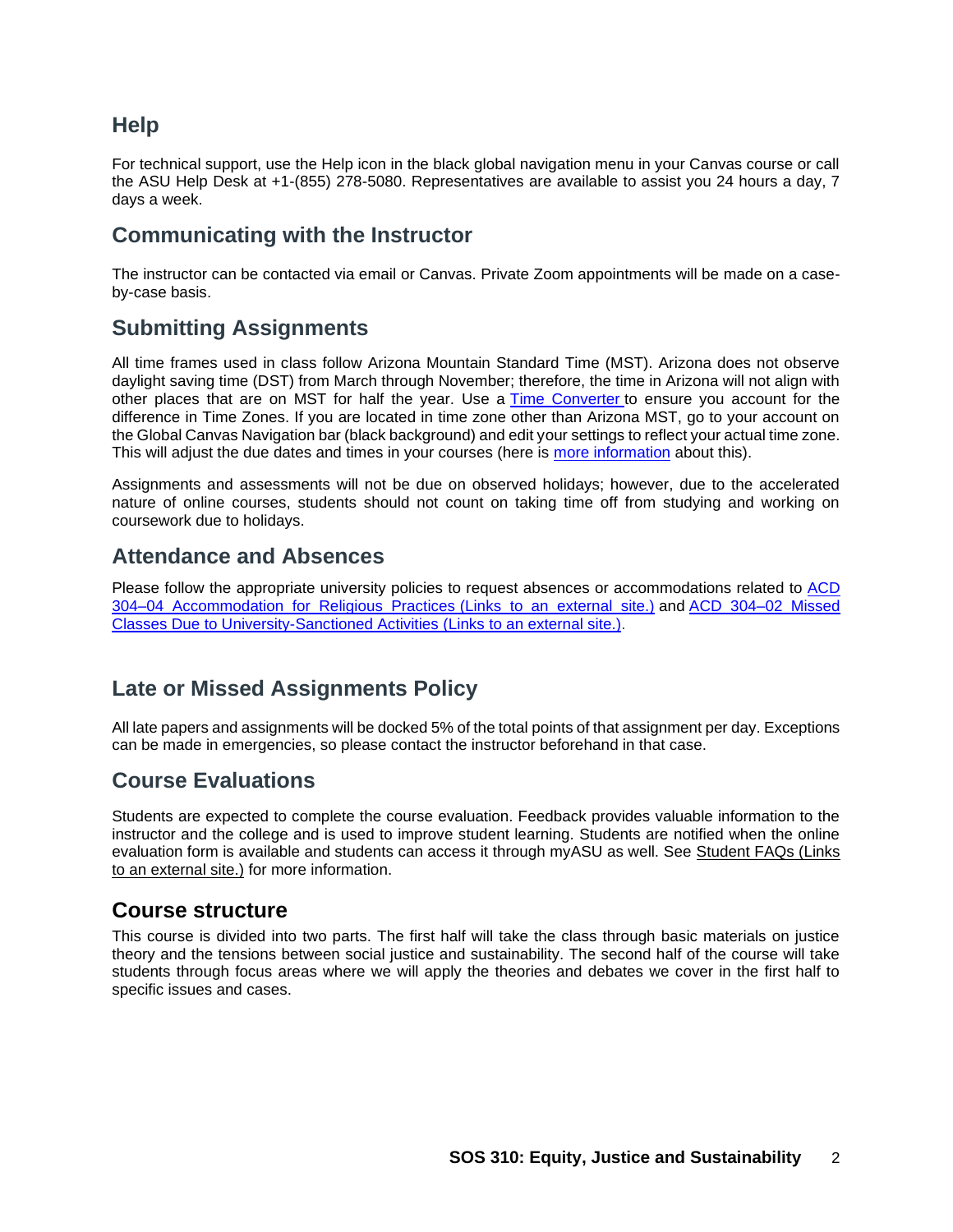## **Learning Outcomes**

After taking this class, students will be able to:

- Have a fundamental understanding of Western philosophical approaches to justice
- Be able to craft a clear argument about why a state of affairs is just or unjust
- Be able to apply core ideas of justice to sustainability situations
- Discuss the major justice and sustainability problems inherent to energy systems and climate change.
- Identify common strategies for attempting to improve justice outcomes and processes within sustainability contexts.

# **Course Reading Materials**

### **Required Articles and Multimedia**

All articles and book chapters used for this course are available on the course Canvas site. Required readings are listed for each module in the course schedule at the end of this syllabus.

Students are expected to do all assigned readings as these materials will serve as the basis for class discussions, lectures and assignments.

# **Assignments**

### **Discussions (5)**

Throughout the semester you will be required to post your response to a discussion board question or prompt (at least 100 words in length) and respond to a post made by another student enrolled in this course (at least 50 words in length). These are 'discussion board assignments.' There will be five such assignments and they will be worth 10% of your final grade (2% each).

### **Short Answers (3)**:

Short Answer questions will cover key issues from the assigned readings. These questions will be designed to test your basic understanding of a specific reading and, more importantly, to get you to do the readings. Throughout the semester there will be three short answer questions. Your answers should be no less than 100 words and no more than 250 words. Each short answer is worth 5% of your final grade. Late short answers will lose 5% each day they are late.

#### **Response Papers (4)**

Throughout the semester, students will write four response papers, each of which should be no less than 800 words and no more than 1,000 words. The first paper will be in response to Nozick's theory of justice and the second will be in response to Singer's piece on our moral obligations to those in famine situations. The third response paper will be on the Makah whaling controversy and the fourth will be on climate justice. Each response paper is worth 10% of your final grade. Late papers will lose 5% each day they are late.

#### **Draft Paper:**

Information that explains how to write a proper research paper will be posted on Canvas. Please look for this information and ask the instructor if you have any questions. Each student is required to submit a draft double-spaced 10-page draft paper (use 12 font, Times New Roman, standard margination) before submitting their final paper. This draft is worth 10% of your final grade. **If you do not submit a draft paper, then your final paper will not be graded.** Therefore, it is extremely important that you submit a draft paper in this course. The main purpose of writing and submitting a draft paper is to get valuable feedback from the instructor before submitting the final version. In the end, this process will significantly improve the quality of your work. Please submit your draft paper by the due date. Late submissions will be docked 5% per day.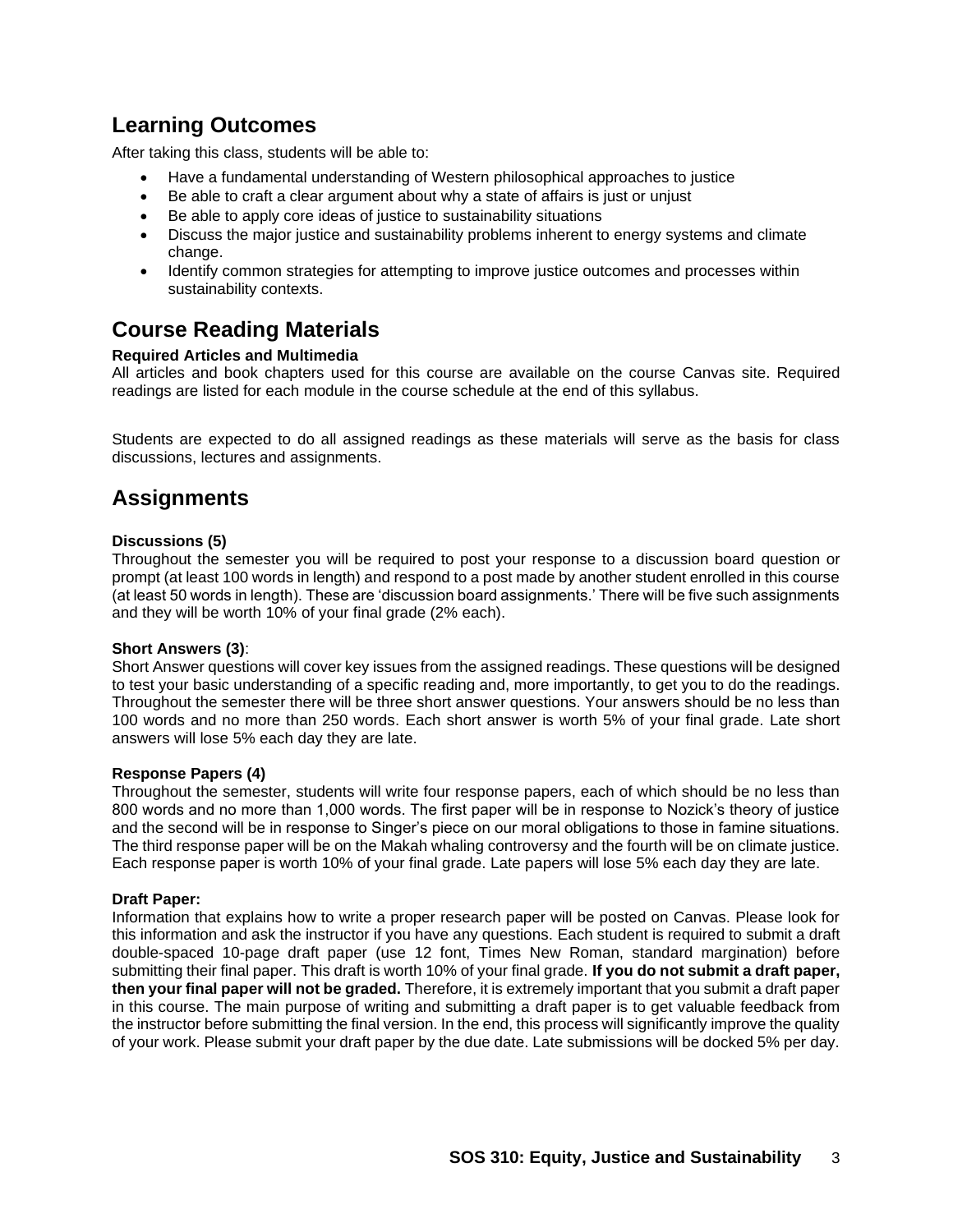#### **Final Papers:**

Each student is required to write one final *double-spaced 10-page paper* (use 12 font, Times New Roman, standard margination). Your paper should be highly polished and well-argued. Like all assignments for this course, final papers are to be submitted via Canvas. Please include your name, student number, the date, and a bibliography. Final papers are worth 25% of your final grade. Late papers will be docked 5% per day.

# **Course Grading**

### **Grades and Grading Scale**

Assignment of letter grades is based on a percentage of points earned.

| 25%            |
|----------------|
|                |
| 10%            |
| 40% (10% each) |
| 15% (5% each)  |
| 10% (2% each)  |
|                |

The letter grade will correspond with the following percentages achieved.

| A- | 90-91.9% | 92-97.9% | A+   | >98%     |
|----|----------|----------|------|----------|
| В- | 80-81.9% | 82-87.9% | B+   | 88-89.9% |
|    | 60-69.9% | 70-77.9% | $C+$ | 78-79.9% |

## **Add/Drop Deadline**

Course withdrawal deadline is April 1, 2022 (the last day to drop without College approval).

# **Technical Support Contact Information**

If you are experiencing technical issues, contact the ASU Help Desk using the following information: Email: [helpdesk@asu.edu ,](mailto:helpdesk@asu.edu) Phone: 480-965-6500, option 1. For information on systems outages see the ASU systems status calendar, please visit [http://syshealth.asu.edu/.](http://syshealth.asu.edu/)

# **Accommodations for Students with Disabilities**

ASU's Disability Resource Center (DRC) is the entity that provides services to students with disabilities. If you desire accommodation for this course, contact DRC at<http://www.asu.edu/studentaffairs/ed/drc> to establish your eligibility and make sure they can provide you with the services you will need for this course. Students with disabilities must meet the same standards, deadlines, etc. as any other student in the course.

# **Academic Integrity**

Students are expected to be ethical not only in the classroom, but also out of the classroom. It is in all students' interest to avoid committing acts of academic dishonesty and to discourage others from committing such acts. Students should consult their instructors to seek clarification on what constitutes ethical behavior in and out of the classroom. There are several penalties including dismissal from the degree program for unethical behavior. Academic dishonesty includes, but is not limited to, the following examples: engages in any form of academic deceit; refers to materials or sources or uses devices (e.g., computer disks, audio recorders, camera phones, text messages, crib sheets, calculators, solution manuals, materials from previous classes, or commercial research services) not authorized by the instructor for use during any Academic Evaluation or assignment; provides inappropriate aid to another person in connection with any Academic Evaluation or assignment; engages in Plagiarism; uses materials from the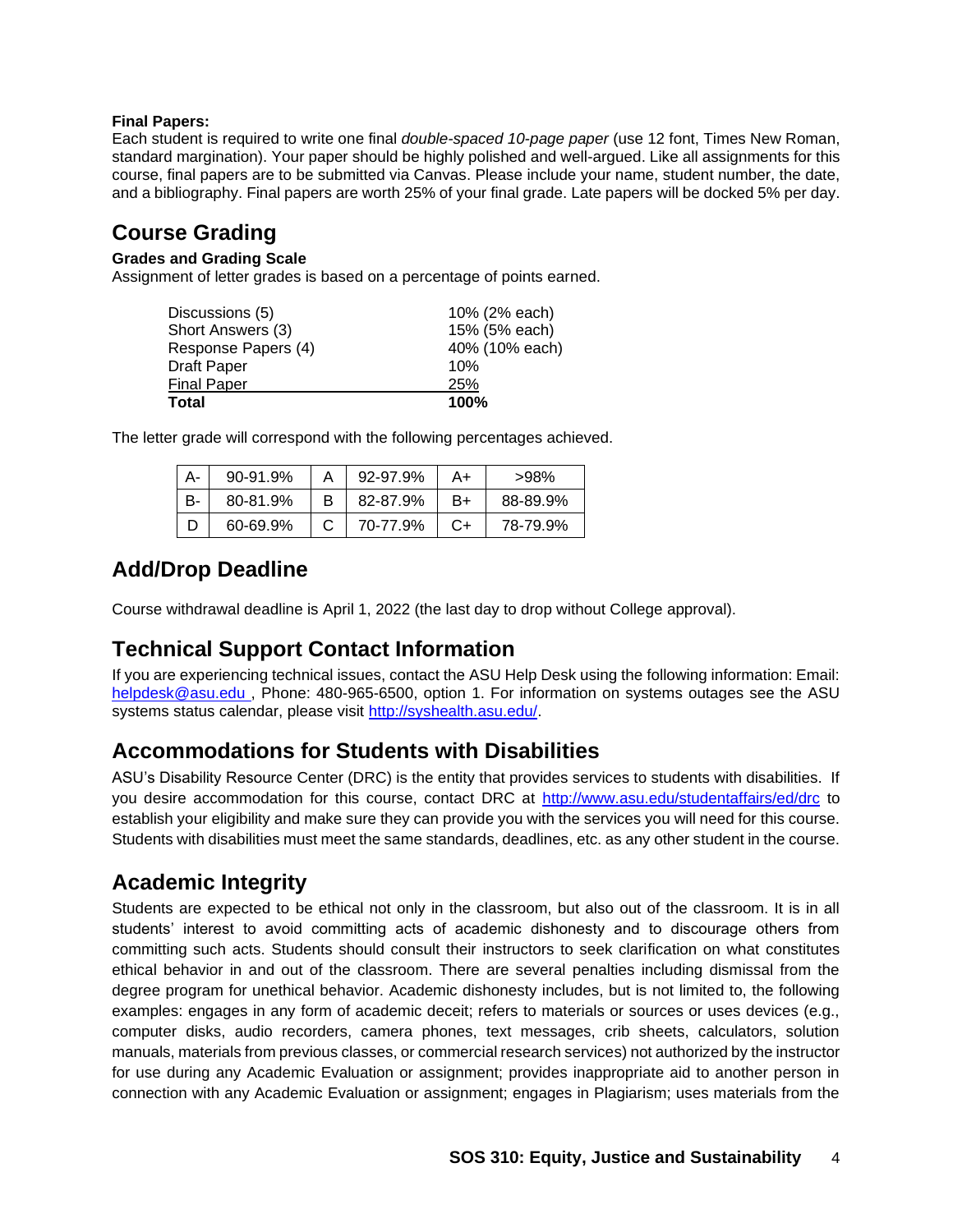Internet or any other source without full and appropriate attribution; claims credit for or submits work done by another; signs an attendance sheet for another student, allows another student to sign on the student's behalf, or otherwise participates in gaining credit for attendance for oneself or another without actually attending; falsifies or misrepresents hours or activities in relationship to an internship, externship, field experience, workshop or service learning experience; or attempts to influence or change any Academic Evaluation, assignment or academic record for reasons having no relevance to academic achievement.

ASU expects and requires all its students to act with honesty and integrity, and respect the rights of others in carrying out all academic assignments. For more information on academic integrity, including the policy and appeal procedures, please visit [http://provost.asu.edu/academicintegrity.](http://provost.asu.edu/academicintegrity)

# **Syllabus Disclaimer**

All syllabi are subject to changes to meet the needs of the instructor, school, or class. Every effort will be made to avoid changing the course schedule but the possibility exists that unforeseen events will make syllabus changes necessary. The instructor reserves the right to make changes to the syllabus as deemed necessary. Students will be notified in a timely manner of any syllabus or schedule changes through the course site Announcements. Please remember to check your ASU email and the course site Announcements often.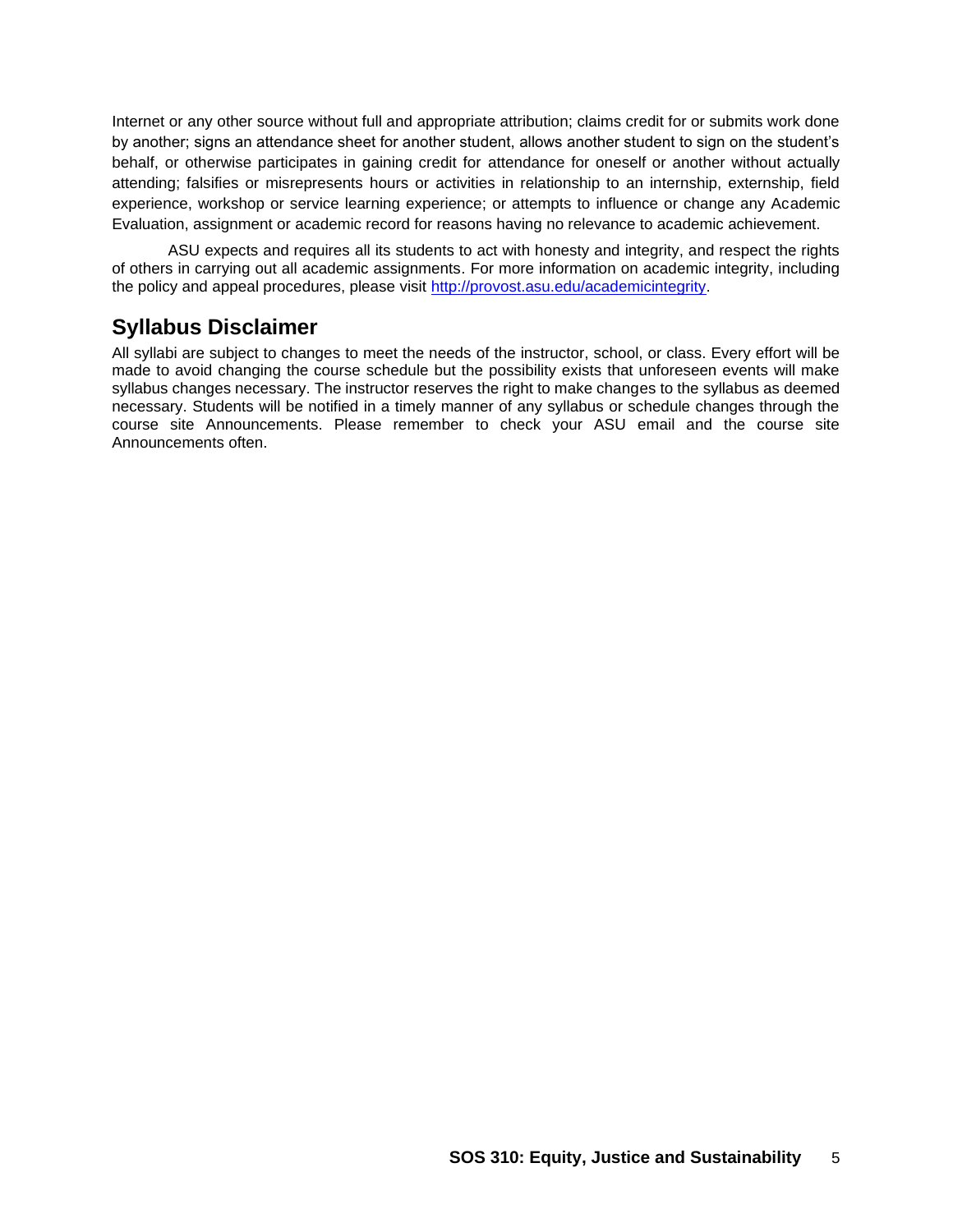| <b>MODULE</b>                                   | <b>DATES</b>          | <b>READINGS</b>                                                                                                                                                                                                                                                                                                                                                                                                                                                                                                                                                                                                                                 | <b>ASSIGNMENTS</b>                                                                    |
|-------------------------------------------------|-----------------------|-------------------------------------------------------------------------------------------------------------------------------------------------------------------------------------------------------------------------------------------------------------------------------------------------------------------------------------------------------------------------------------------------------------------------------------------------------------------------------------------------------------------------------------------------------------------------------------------------------------------------------------------------|---------------------------------------------------------------------------------------|
| <b>MODULE 1</b><br>Foundations<br>of Justice: 1 | March 14-<br>March 21 | Solomon, R. and M. Murphy. 2000. Introduction In:<br>Solomon, R. and M. Murphy. 2000. What is<br>Justice?<br>Classic<br>and<br>Contemporary<br>Readings, Second Edition. Oxford University<br>Press: New York (3-7)                                                                                                                                                                                                                                                                                                                                                                                                                             | <b>Short Answer 1</b><br><b>DUE March 15</b>                                          |
|                                                 |                       | Plato. The Republic (Excerpts). In Perry, J., M.<br>Bratman, and J.M. Fischer. 2013. Introduction<br>to Philosophy: Classical and Contemporary<br>Readings (6th Ed.). Oxford University Press:<br>New York (639-75).                                                                                                                                                                                                                                                                                                                                                                                                                            | Discussion 1<br><b>DUE March 16</b>                                                   |
|                                                 |                       | Rawls, John. 2000. The Original Position. In What is<br>Justice?: classic and contemporary readings,<br>eds. R. C. Solomon and Murphy, 100-106.<br>New York: Oxford University Press.                                                                                                                                                                                                                                                                                                                                                                                                                                                           | Response Paper 1<br><b>DUE March 21</b>                                               |
|                                                 |                       | Nozick, R. 2000. Entitlement Theory. In What is<br>Justice?: classic and contemporary readings,<br>eds. R. C. Solomon and Murphy, 301-309.<br>New York: Oxford University Press.                                                                                                                                                                                                                                                                                                                                                                                                                                                                |                                                                                       |
|                                                 |                       | Robeyns, I., "The Capability Approach", The Stanford<br>Encyclopedia of Philosophy (Summer 2011<br>Edition), Edward N. Zalta (ed.), URL =<br><http: <br="" archives="" plato.stanford.edu="" sum2011="">entries/capability-approach/&gt;</http:>                                                                                                                                                                                                                                                                                                                                                                                                |                                                                                       |
| <b>MODULE 2</b>                                 | March 22 -            | Pogge, T. (2005). "Real World Justice." The Journal of                                                                                                                                                                                                                                                                                                                                                                                                                                                                                                                                                                                          |                                                                                       |
| Foundations<br>of Justice: 2                    | March 29              | Ethics, 9: 29-53.<br>O'Neill, O. (2000). "Bounds of Justice", Cambridge<br>University Press. Chapter 10: Distant<br>Strangers, moral standing<br>and porous<br>boundaries pp. 186-20<br>O'Neill, O. Kantian Approaches to Some Famine<br>Problems. In Perry, J., M. Bratman, and J.M.<br>Fischer. 2013. Introduction to Philosophy:<br>Classical and Contemporary Readings (6th<br>Ed.). Oxford University Press: New York (pg.<br>$538-44$ ).<br>Miller, D. (2005). "Against Global Egalitarianism." The<br>Journal of Ethics 9: 55-79.<br>Singer, P. (1972). "Famine, Affluence, and Morality."<br>Philosophy & Public Affairs 1(3): 229-243. | <b>Discussion 2</b><br><b>DUE March 24</b><br>Response Paper 2<br><b>DUE March 29</b> |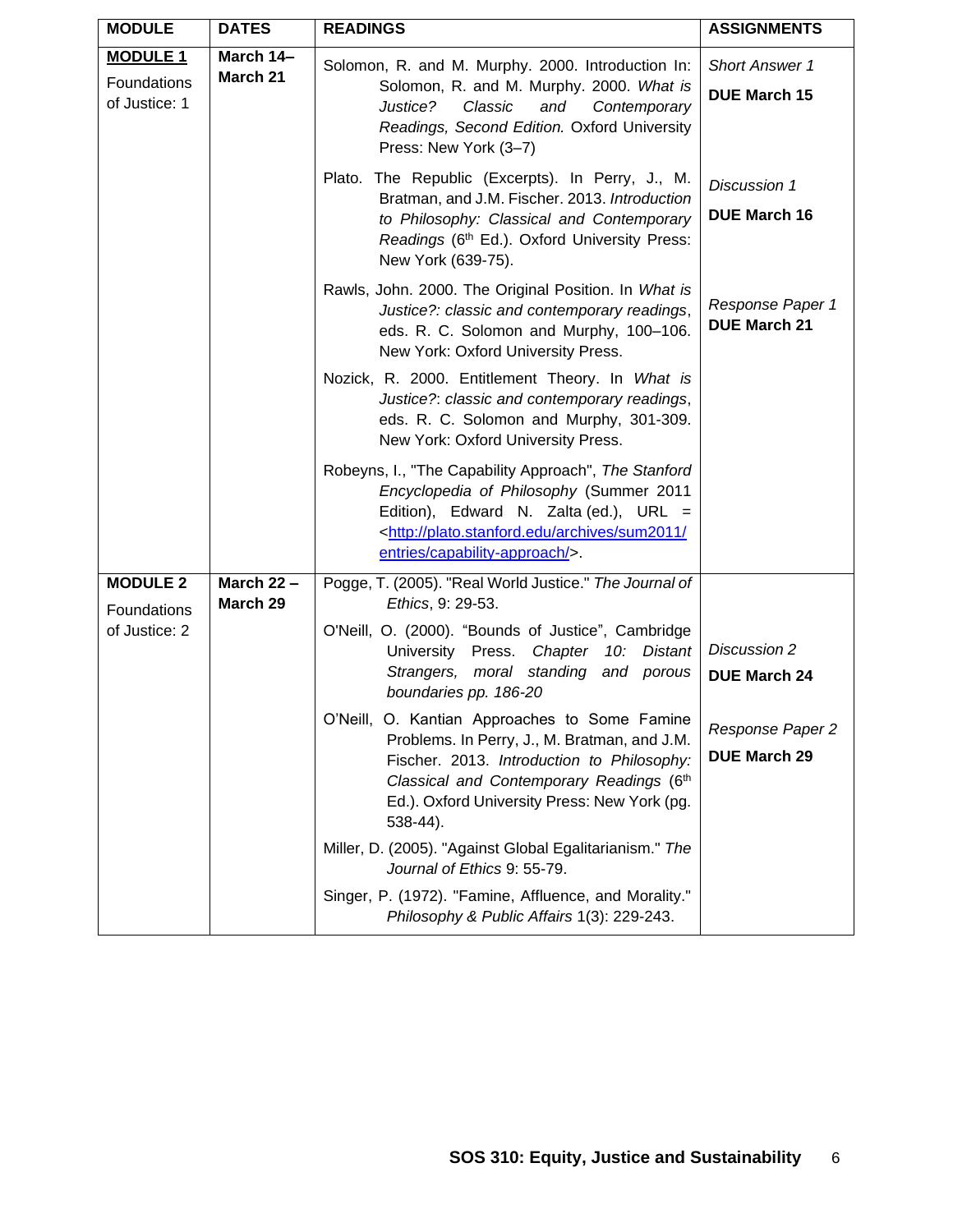| <b>MODULE 3</b><br>Justice and                                                | March $30 -$<br>April 6 | Klinsky, S. and A. Golub (2015) unpublished<br>manuscript.                                                                                                                                                                                                                                                                                                                                                                                                                                                                                                                                                                                                                                                                                                                                                           |                                                                                                                               |
|-------------------------------------------------------------------------------|-------------------------|----------------------------------------------------------------------------------------------------------------------------------------------------------------------------------------------------------------------------------------------------------------------------------------------------------------------------------------------------------------------------------------------------------------------------------------------------------------------------------------------------------------------------------------------------------------------------------------------------------------------------------------------------------------------------------------------------------------------------------------------------------------------------------------------------------------------|-------------------------------------------------------------------------------------------------------------------------------|
| Sustainability                                                                |                         | Gibson, R. B., and S. Hassan. 2005. Sustainability<br>assessment: criteria and processes.<br>London, UK; Sterling, VA: Earthscan.<br>Chapter 5<br>http://www.loc.gov/catdir/toc/ecip0515/20050<br>18172.html.                                                                                                                                                                                                                                                                                                                                                                                                                                                                                                                                                                                                        | <b>Short Answer 2</b><br><b>DUE March 31</b><br>Discussion 3<br><b>DUE April 2</b>                                            |
|                                                                               |                         | Walker, G. 2011. Chapter 3: Making Claims: Justice,<br>Evidence and Process in Environmental<br>justice. Abingdon, Oxon; N.Y.: Routledge<br>Cole, L. W., and S. R. Foster. 2001. Buttonwillow:<br>Resistance and Disillusion in Rural<br>California. In From the Ground Up:<br>Environmental Racism and the Rise of the<br>Environmental Justice Movement. NYU<br>Press.                                                                                                                                                                                                                                                                                                                                                                                                                                             | DRAFT PAPER<br><b>DUE April 6</b>                                                                                             |
| <b>MODULE 4</b><br>Inter-<br>generational<br>and Inter-<br>species<br>Justice | April 7-<br>April 14    | Beckerman, W. 2011. The Boundary of Society: The<br>Boundary in Time. In Economics as Applied<br>Ethics: Value Judgements in Welfare<br>Economics. Palgrave Macmillan. New York,<br>178-193.<br>Taylor, P. 1981. The Ethics of Respect for Nature.<br>Environmental Ethics, Vol. 3, 197-218.<br>Singer, P. 1989. "All Animals Are Equal". In Tom<br>Regan and Peter Singer (eds.) Animal Rights<br>and Human Obligations. Oxford University<br>Press: New York, 215-226.<br>SEHN. 2008. Models for Protecting Future<br>Generations.<br>http://www.sehn.org/pdf/Models_for_Protecti<br>ng_the_Environment_for_Future_Generation<br>s.pdf (last accessed 17 February 2016).<br>E. 2012. Whanganui River Agreement:<br>Hsiao,<br>Indigenous Rights and Rights of Nature.<br>Environmental Policy & Law 42 (6):371-375. | <b>Short Answer 3</b><br><b>DUE April 9</b><br>Discussion 4<br><b>DUE April 11</b><br>Response Paper 3<br><b>DUE April 14</b> |